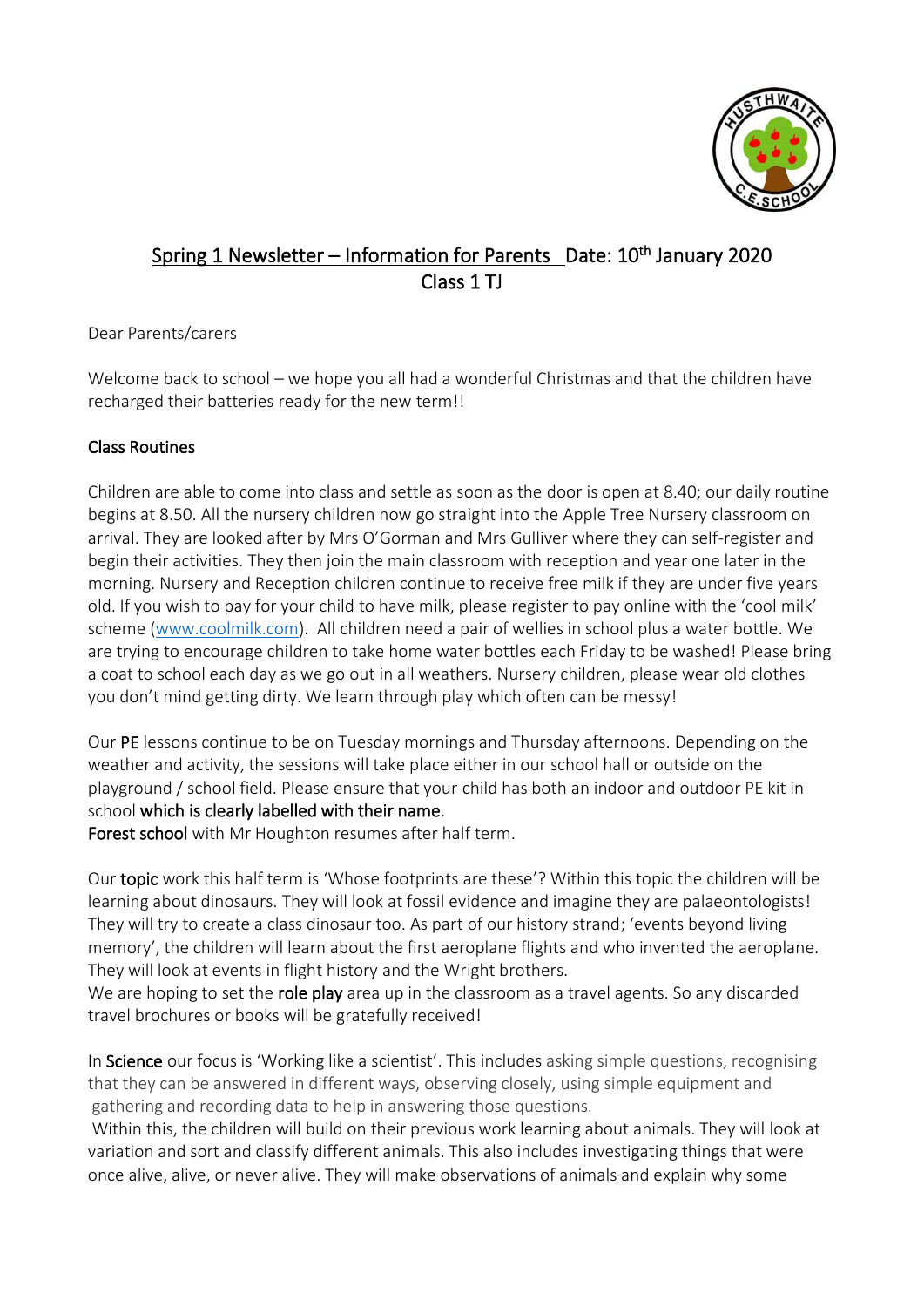things occur. This includes looking at under the sea animals. We will also complete The Big Garden Birdwatch later in January.

In **English** the children continue to receive daily phonics work. Phase 5 shows the children the alternative ways of writing (graphemes) the sounds already learnt. For example, the sound ee can be written as ea as in meat, ie as in thief and with a letter in the middle as in theme. This term the children in Year One will be introduced to plurals, adding s and es to words. They will also learn to add endings to words such as ing,- ed, - and er to verbs. For example; hunting, hunted, hunter, jumping, jumped, jumper. They will also add er and est to verbs such as in quicker, quickest. Digraphs and trigraphs continue to be taught according to phase 5. Spellings are weekly and will be related to phonics and tricky words. There is a continual focus on handwriting with each letter starting on the line so it can be more easily joined. The children will be learning how to correctly form and punctuate sentences within these sessions.

In addition, the children will cover some aspects of poetry, narratives, recounts and instructions, with work linked to the topics of dinosaurs and flight. This will include non-fiction texts.

Children in the Early Years Foundation Stage will continue to develop their phonics work including listening, vocabulary and speaking skills. We have now started Phase 3 of Letters and Sounds with lots of practice at blending and reading CVC and CCVC words, such as in 'cat' or 'frog'. We are trying to encourage those children who are writing to write cursively and start their letters on the line with a 'whoosh' up to the start of the letter. Children are enjoying the new phonics reading books and are making good progress. Again, the texts in reception are linked to our class topic and if children want to bring story or non-fiction books in from home, they are very welcome. Children in the nursery will join in with the topic carpet sessions in the main classroom but will then carry out their tasks and activities in the Apple Tree nursery room. The focus will be on the prime areas of the EYFS curriculum which are personal and social development, physical development and communication, language and literacy.

In Maths, Year One children will cover addition and subtraction within 20, moving onto place value within 50. They will use number lines and tens frames to help them calculate. They will add by counting on, find and make number bonds and subtract but not crossing 10. They will represent numbers to 50, and compare numbers within 50. They will count in 2s and count in 5s.

EYFS children have daily counting and number recognition. They use the numicon to order, count and add numbers. They will learn about 2D shapes and make shape pictures. There will continue to be opportunities for maths, from our outdoor environment and continuous provision for all year groups.

In RE the children are learning – Why is the word 'God' so important to Christians? They will learn about the story of creation and how we should we be taking care of our precious earth.

#### Homework

Reception / Nursery children will resume bringing their Learning Journeys home on a Friday, as they did before Christmas. Please feel free to add photographs or any drawings and writing etc. There is time each Monday morning for children to share them with friends and teachers. Reception children are currently having their reading books changed twice a week and daily reading at home is encouraged.